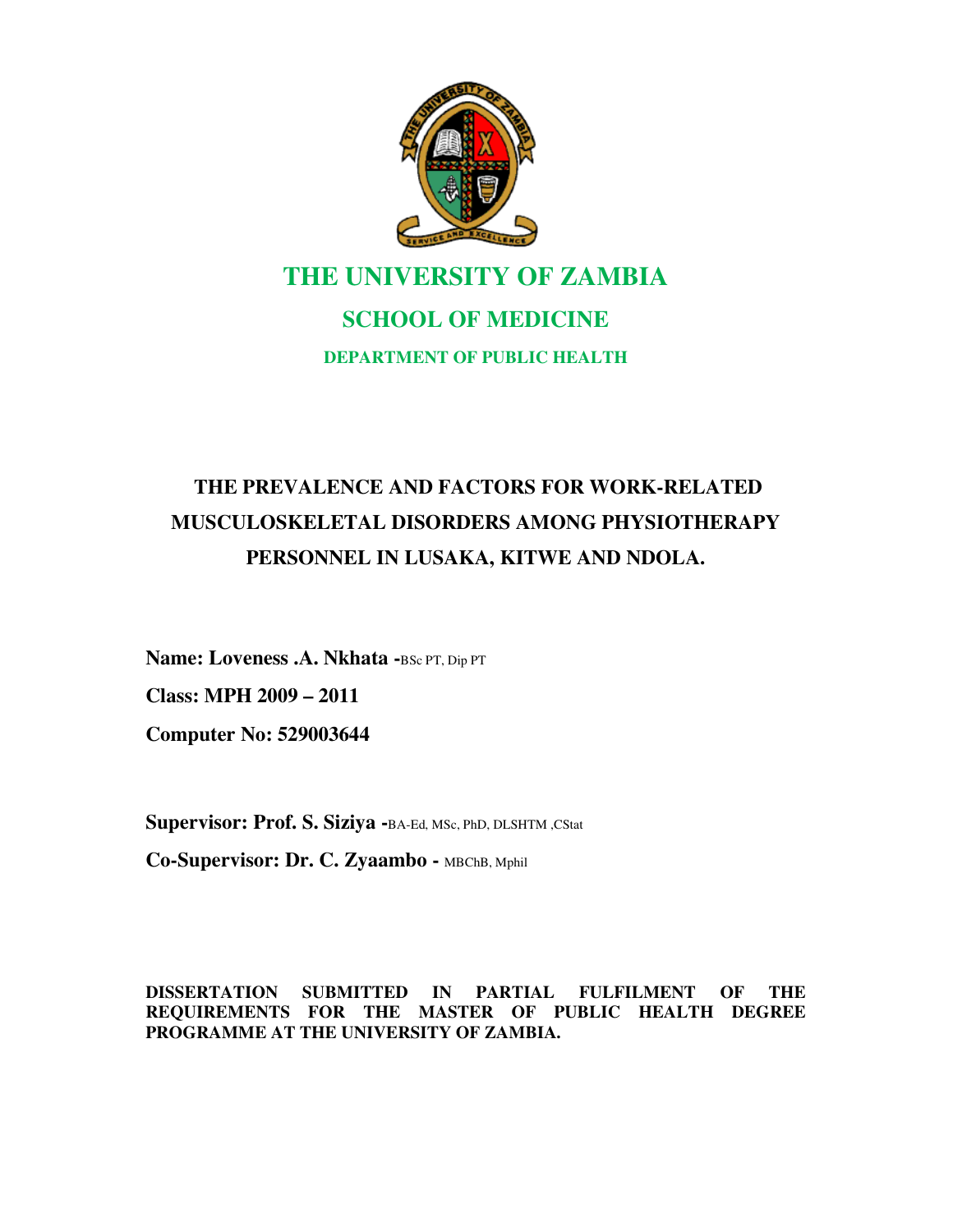#### **ABSTRACT**

Injuries at a work place comprise a substantial part of injury burden. They are an important public health problem that affects not only the person sustaining the injury but other household members that are dependent on the injured adult. Although, health workers frequently treat patients with work-related injuries, they also suffer from the same injuries. Injury rate among hospital workers is estimated to be twice that of other service industries. The cause is attributed to high levels of patient contact, as well as other variables in the health care environment. Work-related musculoskeletal disorders (WRMDs) are common in the field of physiotherapy because the nature of job tasks is physically challenging and therapeutic procedures are often repetitive, labour intensive and involves direct contact with patients.

The aim of this study was to determine the prevalence and factors for WRMDs among physiotherapy personnel in Lusaka, Kitwe and Ndola districts. The objectives were to determine the proportion of physiotherapy personnel in Lusaka, Kitwe and Ndola that had experienced WRMDs, the extent to which work-load is associated to the development of WRMDs among physiotherapy personnel also, to establish the extent to which job tasks are associated to the development of WRMDs among physiotherapy personnel and to identify possible measures which could be put in place to reduce occurrence of WRMDs among physiotherapy personnel.

This was a cross-sectional quantitative study. Data was collected using a self- administered semi structured questionnaire and analysed using SPSS version 16.0. for windows**.**  Association of factors was tested using the uncorrected Pearson's chi-square test. The cut off point for statistical significance, was set at 5%.

Most of the respondents (n=82) experienced WRMDs that lasted for more than 3 days in the last 12 months to the survey. The lower back was the most frequently affected body part. Onset of symptoms was gradual for the majority and their first episode was within five years of graduation.

WRMDs were common among physiotherapy personnel in Lusaka, Kitwe and Ndola. Outcomes reflects similar WRMDs, work factors and coping strategies for physiotherapists elsewhere. Therefore, it underlines the importance of further research with large sample sizes to examine factors associated with WRMDs and identify work practices that contribute to injury with a view to formulating preventive strategies.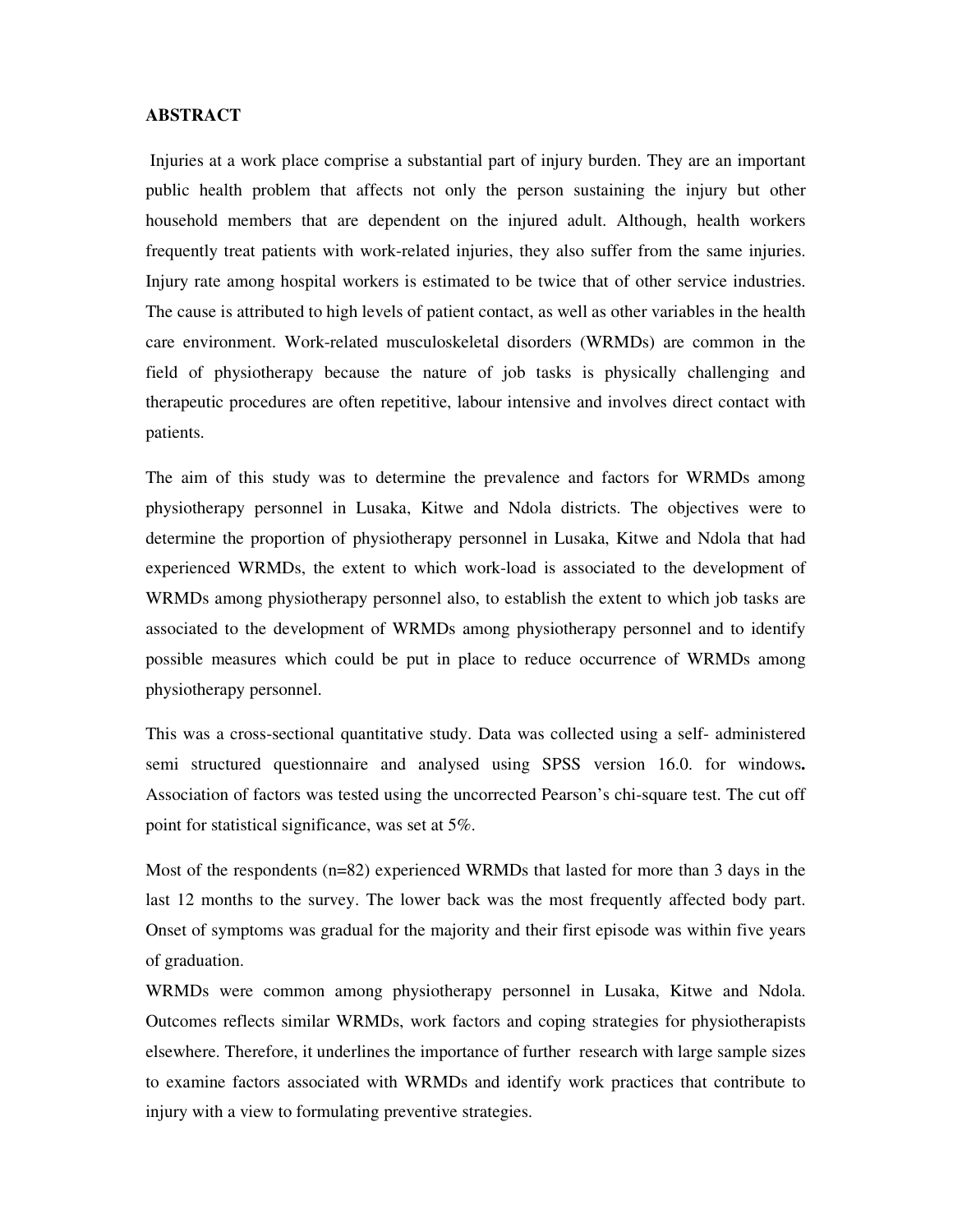#### **ACKNOWLEDGEMENT**

I am highly indebted to the Lord God Almighty for having brought me this far. I have not laboured in vain, because He has been with me. Sincerely, i would like to thank the following;

- My supervisors; Prof Seter Siziya, you are just wonderful. Thank you for being there for me each time I bothered you. Your constructive and sound advice led to the logical and grammatical flow of this work. Dr. Cosmos Zyaambo, you are exceptional in your own way. May the Lord God Almighty bless you all.
- My employers; UTH for giving me a chance to pursue the MPH programme.
- Medical council of Zambia for allowing me to use the physiotherapy registers.
- Physiotherapy personnel in Lusaka, Kitwe and Ndola for having taken time off your busy schedules to participate in this survey.
- My classmates, for peer review, criticism and encouragement. Guys you made my stay at com-med memorable.
- Lecturers and other staff in the Department of Community Medicine. Thank you for making the whole MPH programme enjoyable.

Lastly, but of course not the least my entire family am very grateful for your selfless love and support. I cannot write what each one of you has done for me, i am just happy that i am surrounded by this wonderful clan.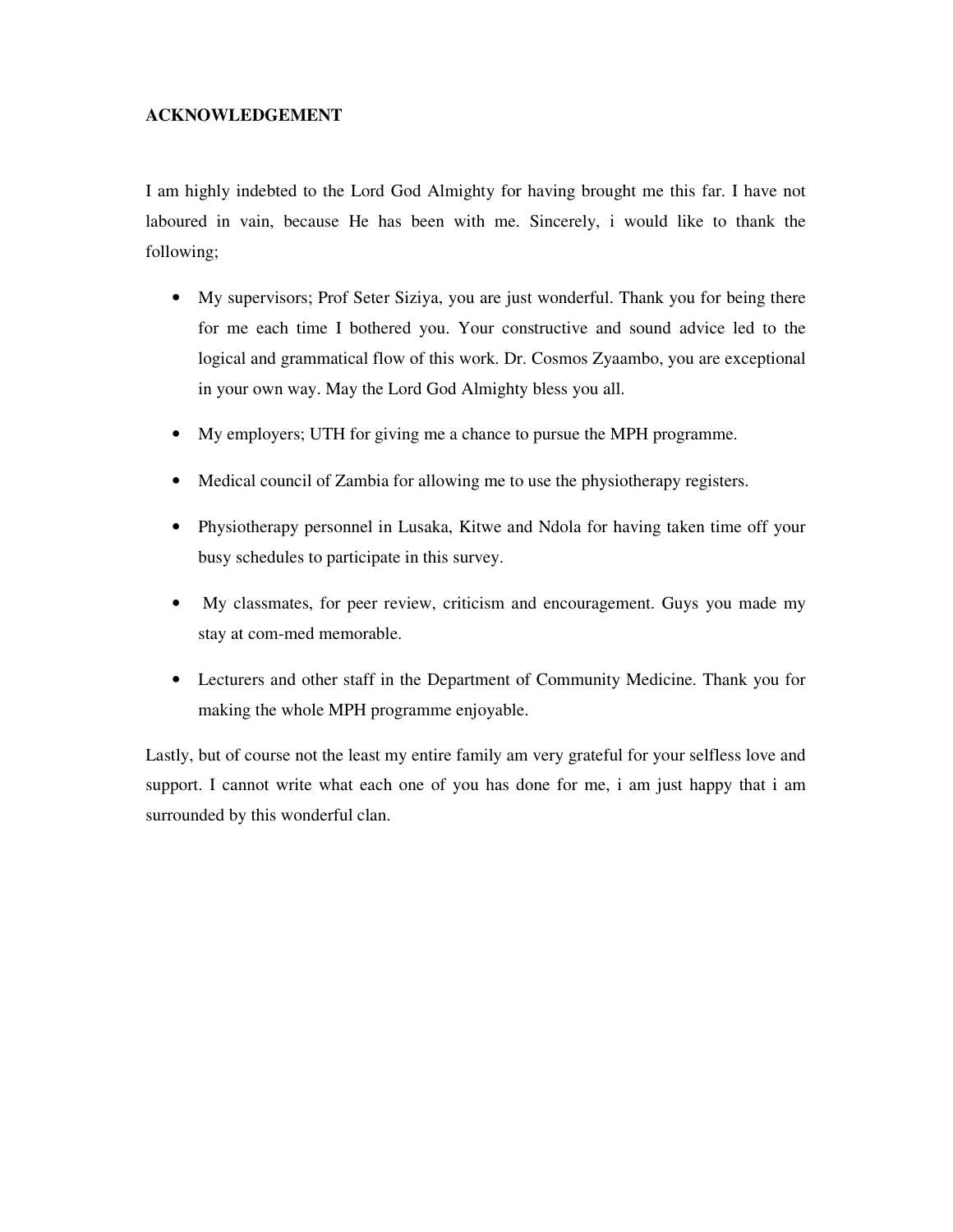#### **DECLARATION**

I, **Loveness .A. Nkhata** declare that the work presented in this paper for the award of the Master of Public Health degree at the University of Zambia is my own. It has not been presented in part or wholly for a degree or diploma in any other university and is currently not being presented for any other degree. Further, i know that use of another's work and presenting it as my own is a an offence. Therefore, each significant quotation from the works of others has been cited and attributed as such.

| Date |
|------|
|      |

**Loveness Nkhata. A.** 

| Date |
|------|
|      |

**Prof. Seter Siziya**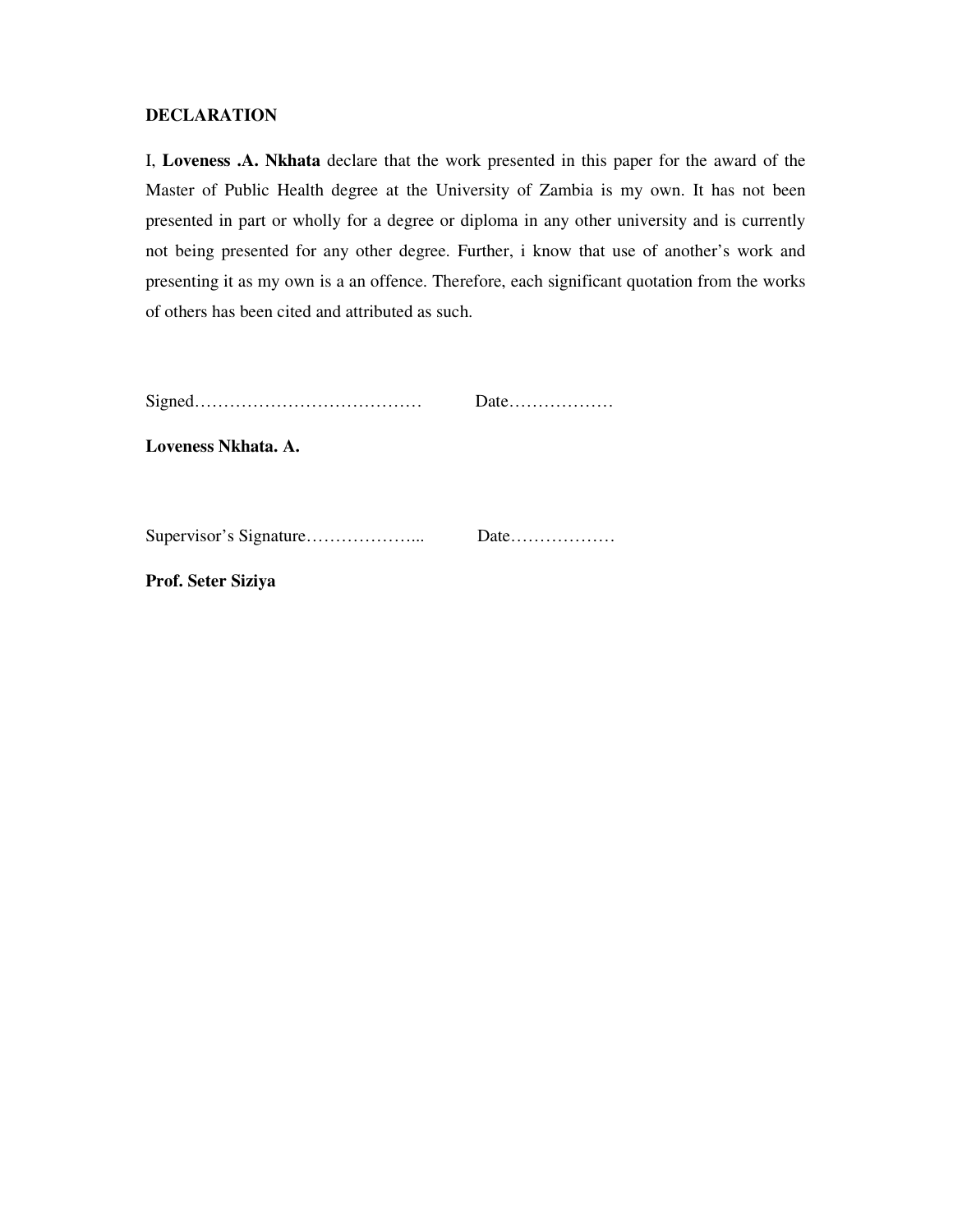### **COPYRIGHT**

I have not allowed anyone to copy this piece of work with an intention of presenting it as their own.

It is hereby, notified that no part of this dissertation may be reproduced, stored in a retrieval system, or transmitted in any form or by any means being, electronic, mechanical, photocopying, recording or otherwise, without prior written consent of the author except for research purposes.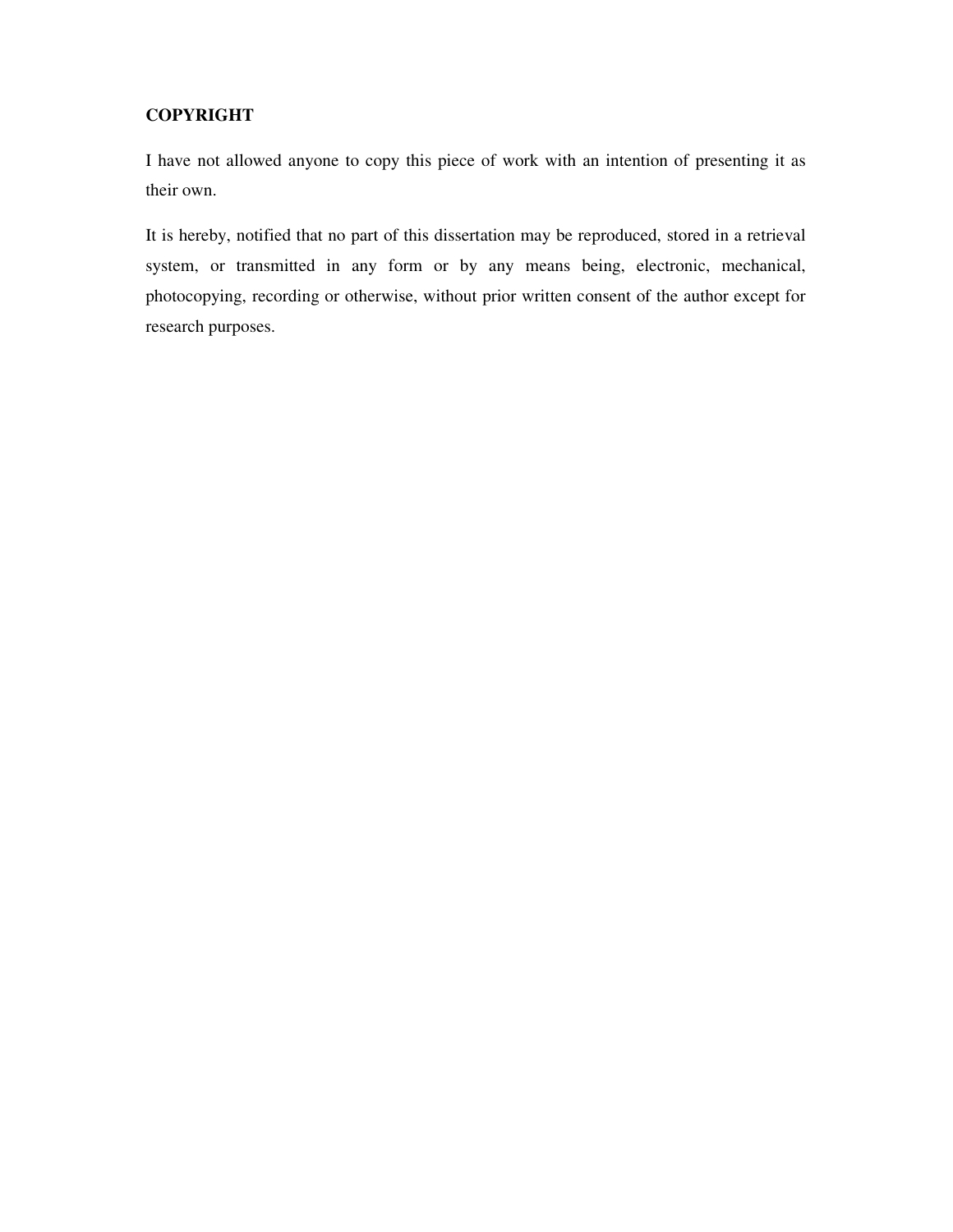## **CERTIFICATE OF APPROVAL**

This dissertation has been approved in partial fulfilment of the requirements for the award of the Master of Public Health degree Programme at the University of Zambia.

**Prof. Seter Siziya** 

|--|--|

## **Dr. Charles Michelo.**

**Head of Department.**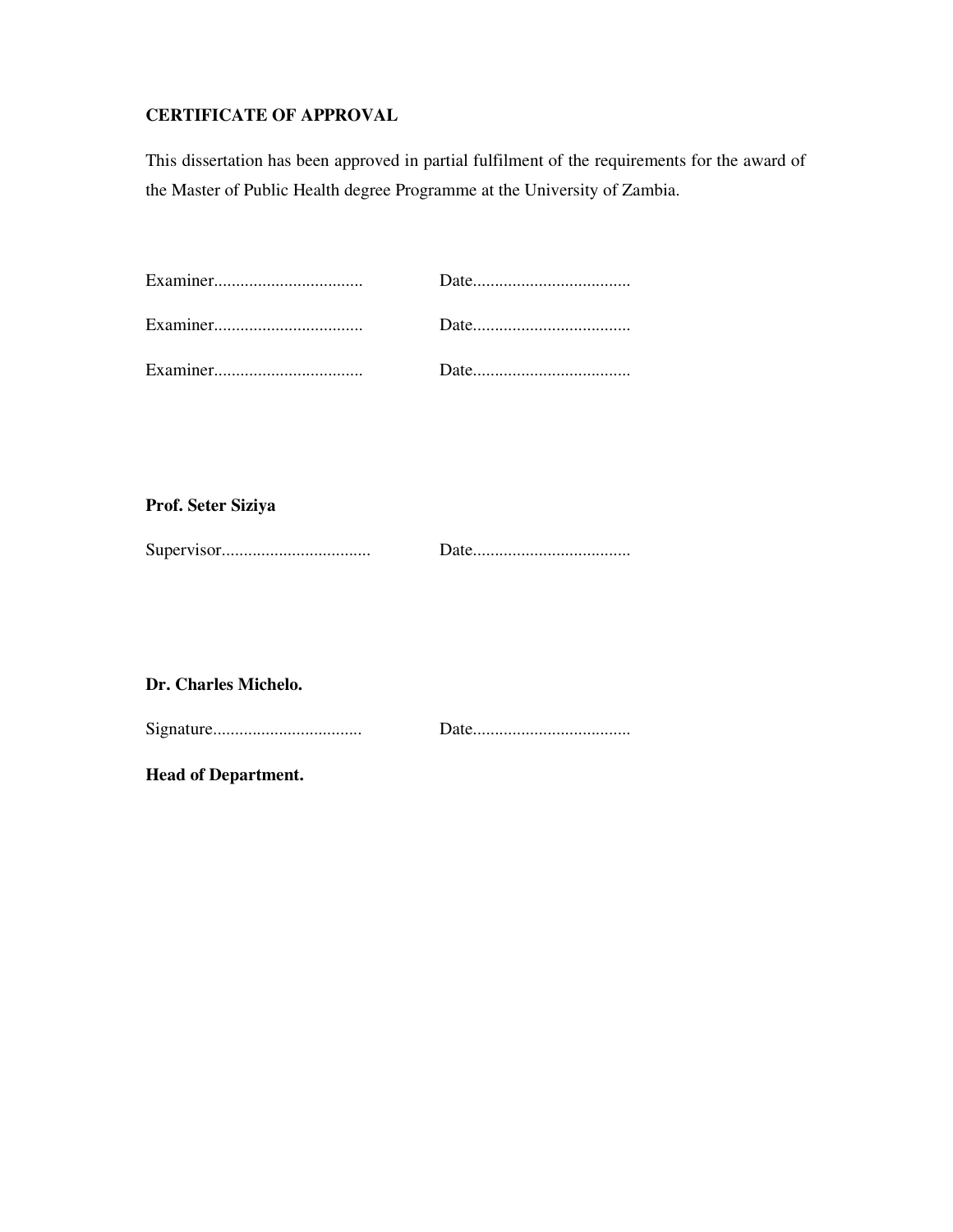## **TABLE OF CONTENTS**

|                                        | Page         |    |
|----------------------------------------|--------------|----|
| Table of contents                      | Ť            |    |
| Acronyms                               | iv           |    |
| List of figures                        | v            |    |
| List of tables                         | vi           |    |
| Key words                              | vii          |    |
| <b>CHAPTER ONE</b>                     | 1            |    |
| 1.0 Introduction/Background            | $\mathbf{1}$ |    |
| 1.1 Statement of the problem           | 2            |    |
| 1.2 Problem analysis diagram for WRMDS | 6            |    |
| 1.3 Significance of the study          | 6            |    |
| 1.4 Research questions                 | 6            |    |
| <b>CHAPTER TWO</b>                     | 7            |    |
| 2.0 Literature review                  | 7            |    |
| 2.1 Introduction                       | 7            |    |
| 2.2 Prevalence                         | 7            |    |
| 2.3 Risk factors                       | 8            |    |
| <b>CHAPTER THREE</b>                   |              | 11 |
| 3.0 Study objectives                   | 11           |    |
| 3.1 Introduction                       |              | 11 |
| 3.2 General objective                  |              | 11 |
| 3.3 Specific objectives                | 11           |    |
| <b>CHAPTER FOUR</b>                    | 12           |    |
| 4.0 Methodology                        |              | 12 |
| 4.1 Introduction                       |              | 12 |
| 4.2 Study Variables                    |              | 13 |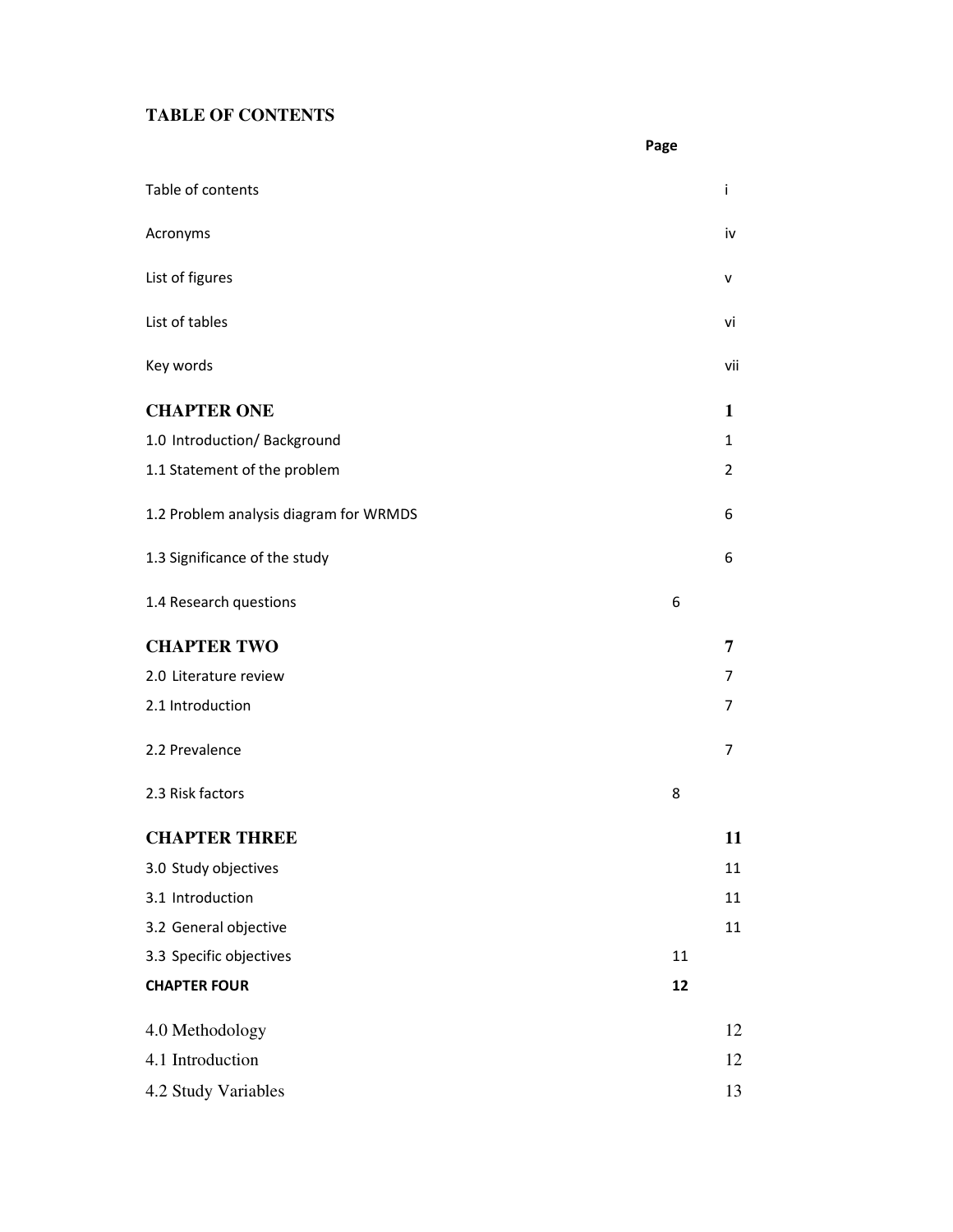| 4.3 Study design                                                              | 13 |
|-------------------------------------------------------------------------------|----|
| 4.4 Study setting                                                             | 13 |
| 4.5 Study population                                                          | 14 |
| 4.6 Inclusion criteria                                                        | 14 |
| 4.7 Exclusion criteria                                                        | 14 |
| 4.8 Sample size and sampling                                                  | 15 |
| 4.9 Data collection tool                                                      | 15 |
| 4.10 Data quality control checks                                              | 15 |
| 4.11 Data analysis                                                            | 15 |
| 4.12 Ethical consideration                                                    | 16 |
| <b>CHAPTER 5</b>                                                              | 17 |
| 5.0 Results                                                                   | 17 |
| 5.1 Sample Descriptions                                                       | 17 |
| 5.2 Work-related musculoskeletal disorders                                    | 18 |
| 5.2.1WRMDs in association with work load                                      | 18 |
| 5.2.2WRMDs in association with demographic characteristics                    | 18 |
| 5.2.3WRMDs in association with sets of equipment                              | 19 |
| 5.2.4WRMDs in association with number of PTP                                  | 20 |
| 5.3 Affected body parts of WRMDs among respondents                            | 20 |
| 5.4 Onset of WRMDs among respondents                                          | 21 |
| 5.5 Work factors contributing to WRMDs among respondents                      | 22 |
| 5.6 Coping strategies                                                         | 23 |
| <b>CHAPTER 6</b>                                                              | 24 |
| 6.0 Discussion                                                                | 24 |
| 6.1 Introduction                                                              | 24 |
| 6.2 Prevalence of WRMDs                                                       | 24 |
| 6.3 WRMDs by Demographic characteristics                                      | 25 |
| 6.4 WRMDs by workload, sets of equipment and number of PTP in a department 26 |    |
| 6.5 WRMDs by job tasks                                                        | 26 |
| 6.6 Limitations for the study                                                 | 27 |
| 6.7 Conclusions                                                               | 27 |
| 6.8 Recommendations                                                           | 27 |
| References                                                                    | 29 |
| <b>APPENDICES</b><br>32                                                       |    |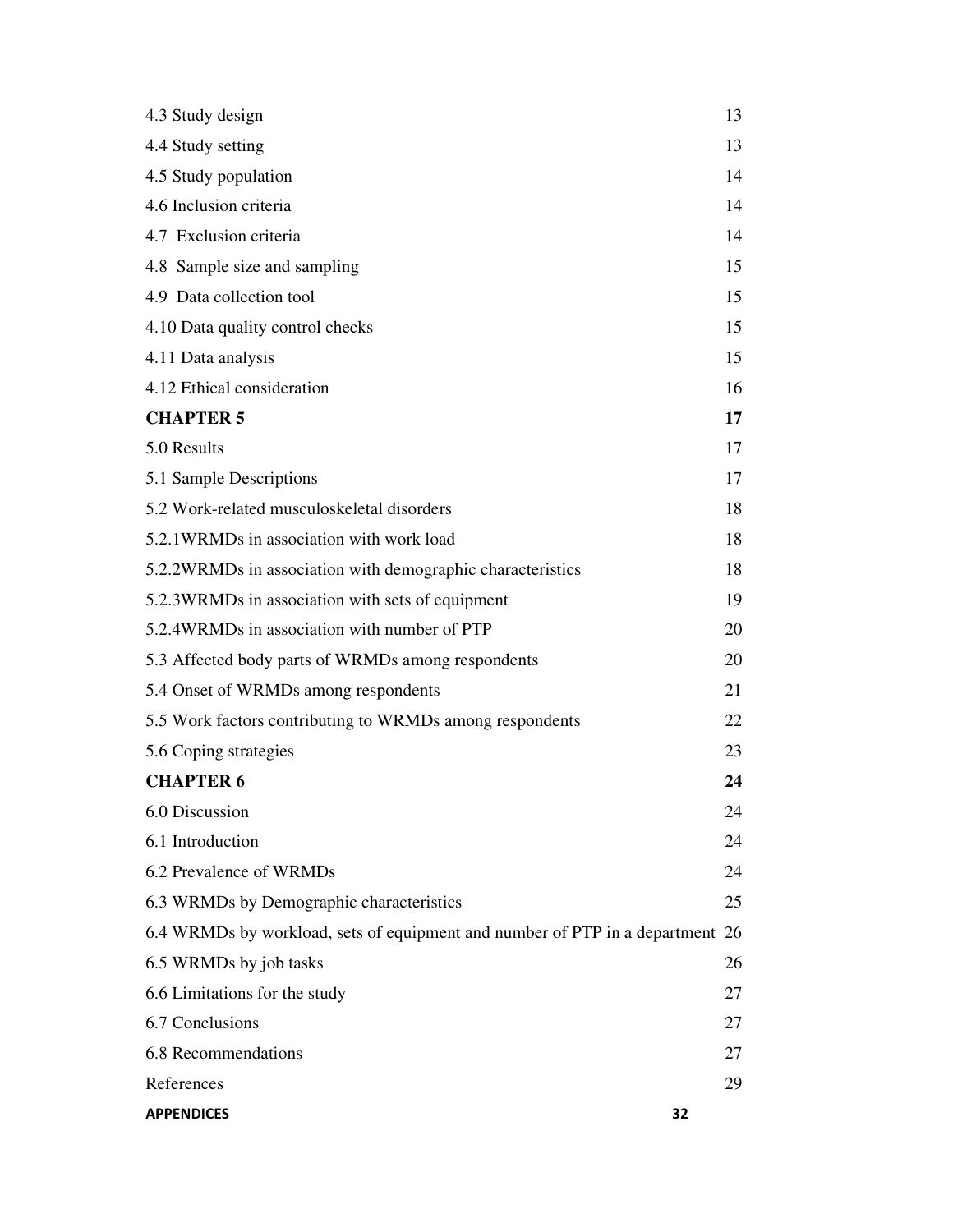| Appendix I (Questionnaire)                       |    | 32 |
|--------------------------------------------------|----|----|
| Appendix II (Information sheet and consent form) |    | 38 |
| Appendix III (Work plan)                         | 41 |    |
| Appendix IV (Budget)                             | 42 |    |
| Appendix V (GPF- letter)                         |    | 43 |
| Appendix VI (Research ethics- approval letter    | 44 |    |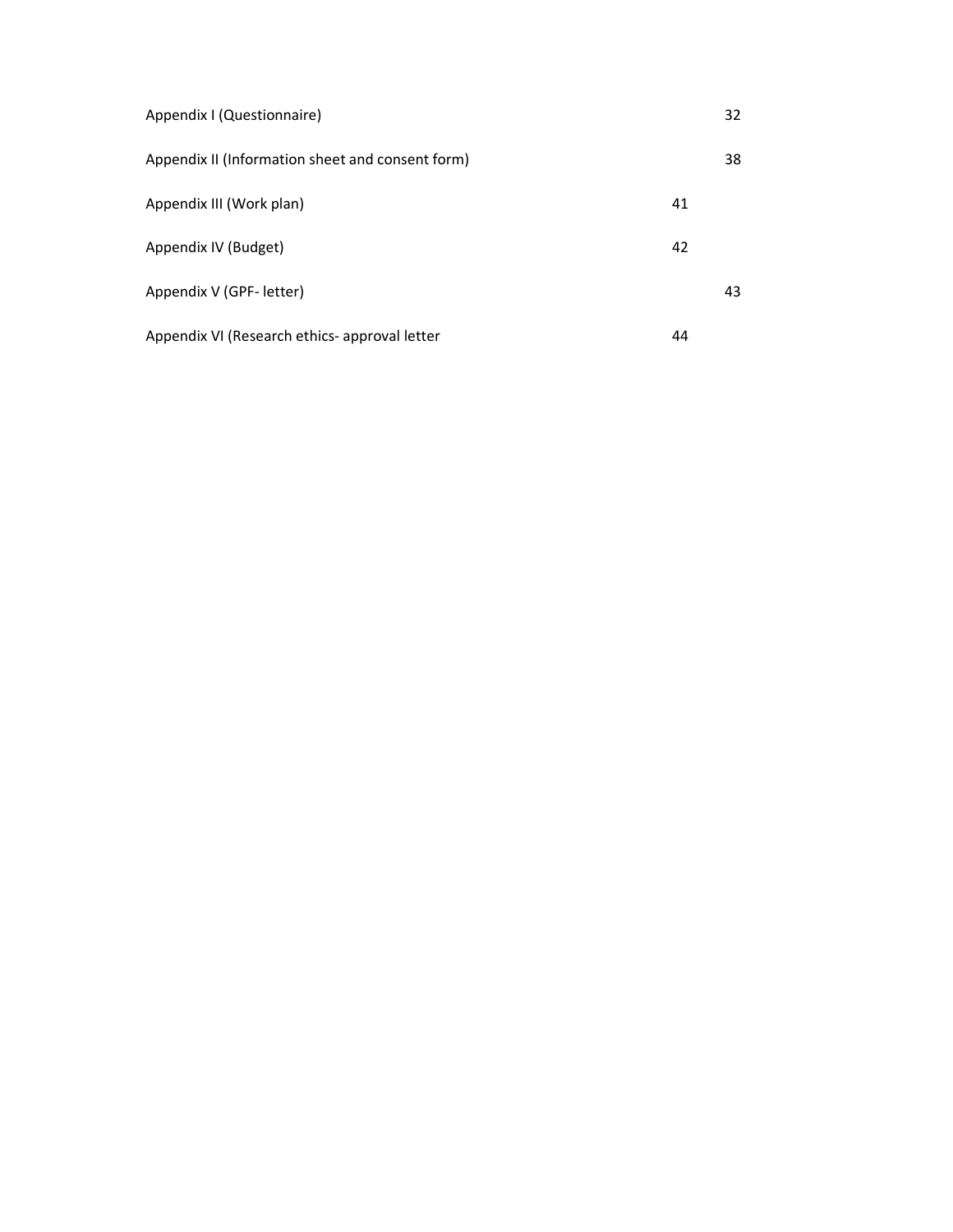#### ACRONYMS

| <b>AIDS</b>  | - Acquired Immuno- Deficiency Syndrome   |
|--------------|------------------------------------------|
| <b>CSO</b>   | - Central Statistical Office             |
| <b>EHC</b>   | - Evelyn Hone College                    |
| <b>HIV</b>   | - Human Immuno Virus                     |
| <b>HKPA</b>  | - Hong Kong Physiotherapy Association    |
| <b>ILO</b>   | - International Labour Organization      |
| <b>MOH</b>   | - Ministry of Health                     |
| <b>NAC</b>   | - National Aids Council                  |
| <b>PTP</b>   | - Physiotherapy personnel                |
| <b>UNZA</b>  | - University of Zambia                   |
| <b>WHO</b>   | - World Health Organization              |
| <b>WRMDs</b> | - Work-related musculoskeletal disorders |
| <b>ZSP</b>   | - Zambia Society of Physiotherapy        |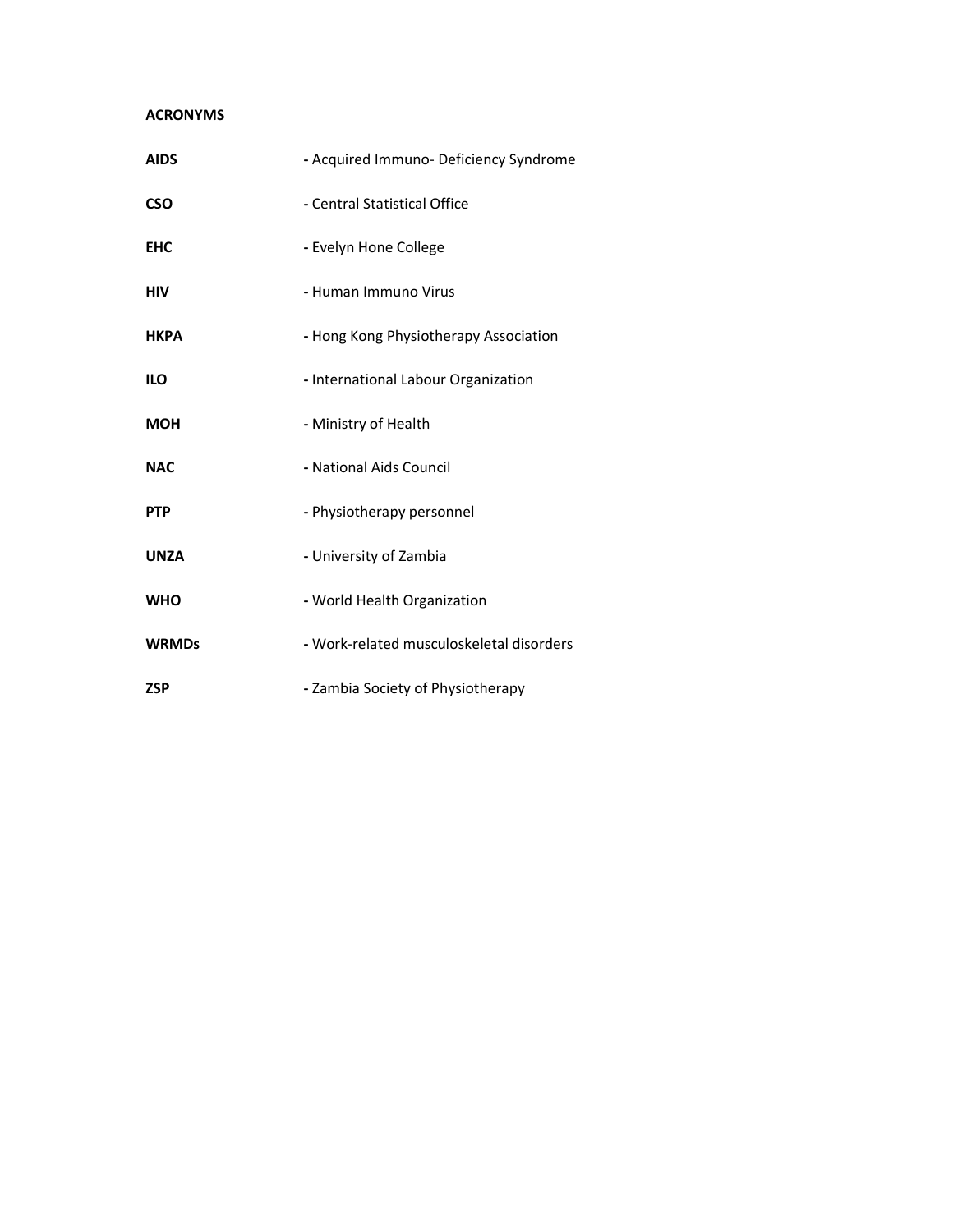## **LIST OF FIGURES**

Figure 1 **Problem analysis diagram** Figure 2 **CONSET CONSET ON CONSET OF VRMDs** among respondents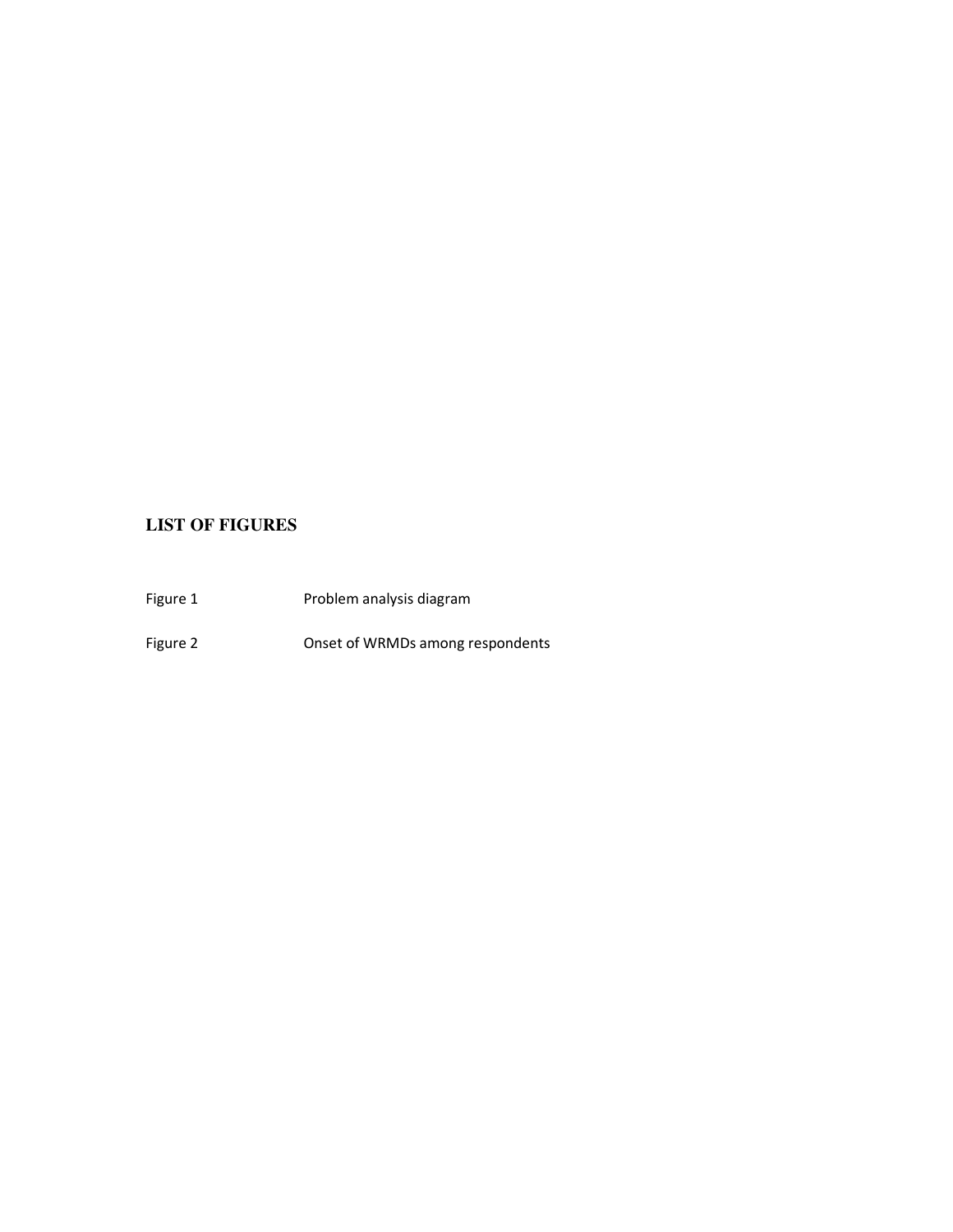#### LIST OF TABLES

| Table 1  | Study variables, indicators and measurements                |
|----------|-------------------------------------------------------------|
| Table 2  | Socio-demographic characteristics of participants           |
| Table 3  | WRMDs among respondents                                     |
| Table 4  | Prevalence of WRMDs by workload                             |
| Table 5  | Prevalence of WRMDs by demographic characteristics          |
| Table 6  | Prevalence of WRMDs by sets of equipment                    |
| Table 7  | Prevalence of WRMDs by number of physiotherapy              |
|          | Personnel in a department                                   |
| Table 8  | Commonly affected body parts of WRMDs                       |
| Table 9  | Work factors that respondents identified as contributing to |
|          | <b>WRMDs</b>                                                |
| Table 10 | Coping strategies used by respondents                       |